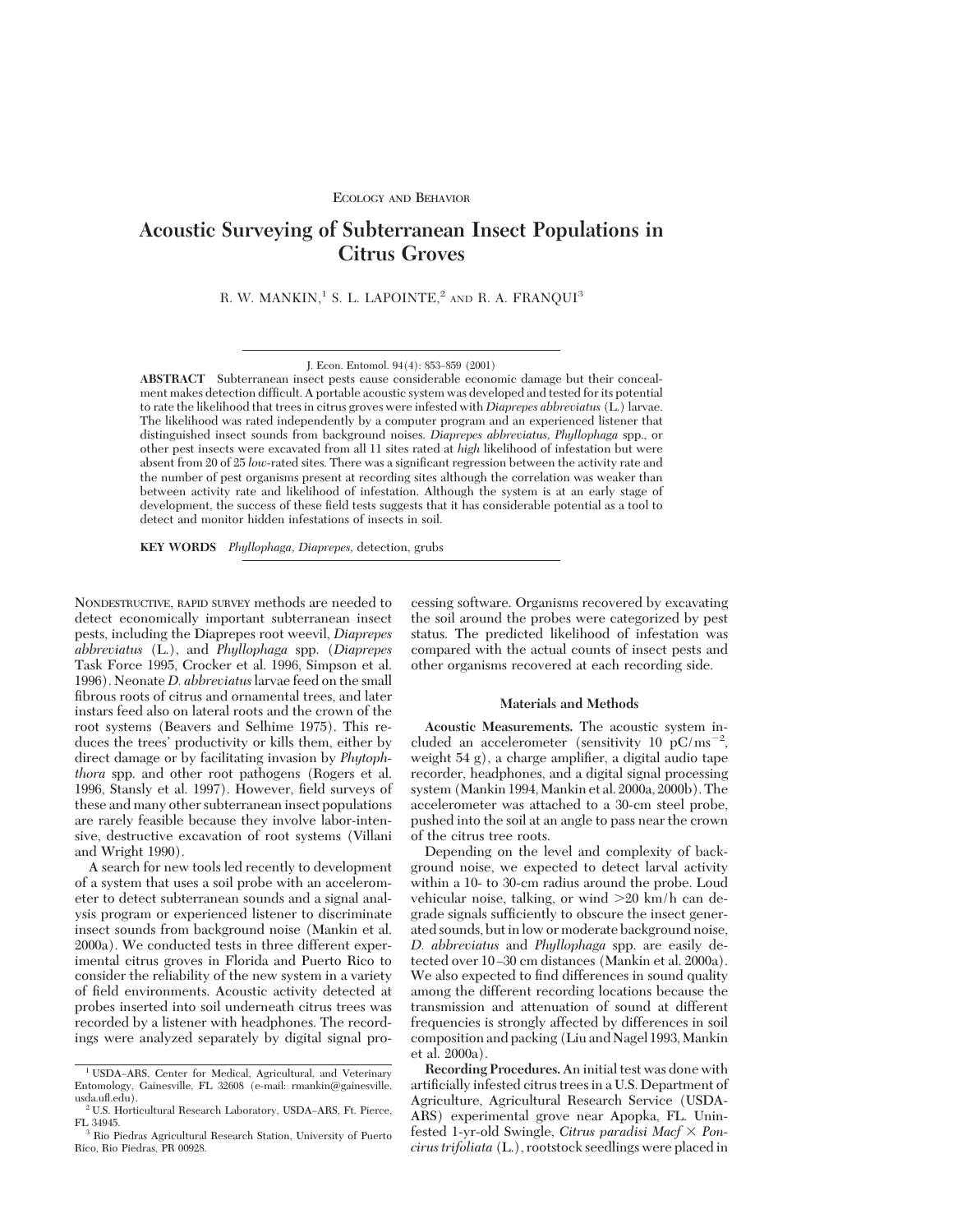a cleared area of the grove in sandy soil. Three weeks later, each tree was infested by digging a small hole at the base and adding five each of larvae weighing  $25 \pm$ 15, 100  $\pm$  15, and 200  $\pm$  15 mg, (approximate weights of fifth, sixth, and seventh instar, respectively, Quintela et al. 1998). It was not known in advance which age would be most likely to survive, and previous monitoring of larvae of different ages in the laboratory had found no significant sound pulse differences (Mankin et al. 2000a; R.W.M., unpublished data). Larvae were obtained from a laboratory colony maintained by the U.S. Horticultural Research Laboratory, Orlando, FL (Lapointe and Shapiro 1999).

Acoustic monitoring began on day 13 and testing was repeated on day 34.  $A > 180$ -s period was recorded at each test site, and a listener with headphones subjectively rated the likelihood of pest infestation at the time of recording (see *Listener Analysis*). The recorded signals were later digitized and analyzed by a signal processing system in the laboratory (see *Computer Analysis*).

Preliminary analysis of the results suggested that the insect activity had declined between day 13 and 34. Consequently, we infested the trees again on day 37. After the second infestation, additional recordings were made on days 50, 54, 57, and 78. The trees were excavated on day 78 and any visible organisms were recovered from the roots.

The second and third tests were done using the same recording and listening procedures at contrasting sites in Puerto Rico, a *D. abbreviatus* homeland (Woodruff 1985). Test 2 primarily involved rootstock seedlings planted 1 yr earlier in mountainous clay soil at the Adjuntas Experiment Station of the University of Puerto Rico. Test 3 involved seedlings planted 1 yr earlier at Adjuntas, and seedlings planted in coastal lowlands at the Isabela Experiment Station. The trees were excavated and the roots were examined immediately after recording except for one large tree in test 2. This tree was several decades old and only the volume within  $\approx 40$  cm of the probe was excavated.

**Categorization of Excavated Samples.** Because *D. abbreviatus* and *Phyllophaga* spp. larval sound pulses strongly overlap in their temporal and spectral characteristics, they could not be reliably distinguished from each other by either the computer program or a listener with headphones (Mankin et al. 2000a). However, the rhythms and frequency patterns of sounds generated by nonpest earthworms, millipedes, slugs, ants, or adult ground beetles often were sufficiently different from these two pests to enable reliable discrimination. For purposes of this study, we therefore pooled the counts of *D. abbreviatus* and *Phyllophaga* larvae, categorizing them together as pest insects. We pooled into a nonpest category the counts of any nonpest organisms that could generate sounds interfering with detection of pest insects.

**Listener Analysis.** Listeners were trained to distinguish *D. abbreviatus* or *Phyllophaga* spp. sound pulses from sounds of above-ground insects, vertebrates, vehicles, and wind by practice with verified recordings and comparisons of spectral and temporal analyses of insect sound pulses and background noises. The training included a 4- to 8-wk period using the accelerometer system in laboratory and field environments, listening to files of previously recorded sounds, and visual comparisons of differences in signal durations and spectra using the computer (Mankin et al. 2000a). Such training typically provides sufficient experience to identify important features of subterranean grub sound pulses and distinguish them from many background noises.

After recording and listening at each site in these experiments, the listener rated the likelihood of *D. abbreviatus* or *Phyllophaga* spp. pest infestation. The rating scale was: *low,* no subterranean sounds or only a few faint grub sound pulses, easily lost in the noise background; *medium,* sporadic or fairly continuous but faint grub sound pulses, sometimes obscured by background noises; *high,* frequent grub sound pulses with a high signal level, easily distinguished from background.

**Computer and Statistical Analysis.** The signals recorded on the digital audio tape recorder were digitized at 25 kHz and analyzed by author-written software (Mankin 1994; Mankin et al. 2000a, 2000b). Moving and feeding larvae generated short (2–5 ms) broadband pulses that were distinguished from many other sounds by computer subroutines that analyzed differences in temporal pattern or frequency.

The analysis of each digitized file began with a screen for periods where excessive background noise interfered with insect sound detection. These periods, excluded from further analysis, typically were short sections at the beginning and end of the file. In the remainder of each file, signals with peaks exceeding a user-adjustable minimum threshold were passed to an analysis subroutine for further processing. (The default minimum threshold was 20% of the root mean square  $+1\%$  of the maximum signal level in the recording.) A spectrum was calculated for a 3-m segment (pulse) centered on each peak. The spectrum was compared with insect and background noise profiles derived from recordings where the soil organisms were verified by excavation. Different grub profiles were used for each grove because differences in the soil composition and packing caused different signal attenuation patterns at the different locations (Liu and Nagel 1993, Mankin et al. 2000a). This effect is more pronounced at higher frequencies than at low frequencies, because attenuation in all soils decreases as the frequency decreases. For the recordings at Apopka, insect sound profiles were constructed by averaging 512-point spectra from 17 to 233 pulses in three different relatively noise-free sections of recordings where only *D. abbreviatus*larvae were recovered. For the recordings at Adjuntas, a single insect sound profile was adequate for grub identification. It was constructed by averaging 49 sound pulses from an 82-s noise-free segment of a recording where only *D. abbreviatus* were present. The background noise profiles were average spectra of 193 and 267 noise pulses in sections of two recordings at Apopka where no soil organisms were present. Because the two noise pro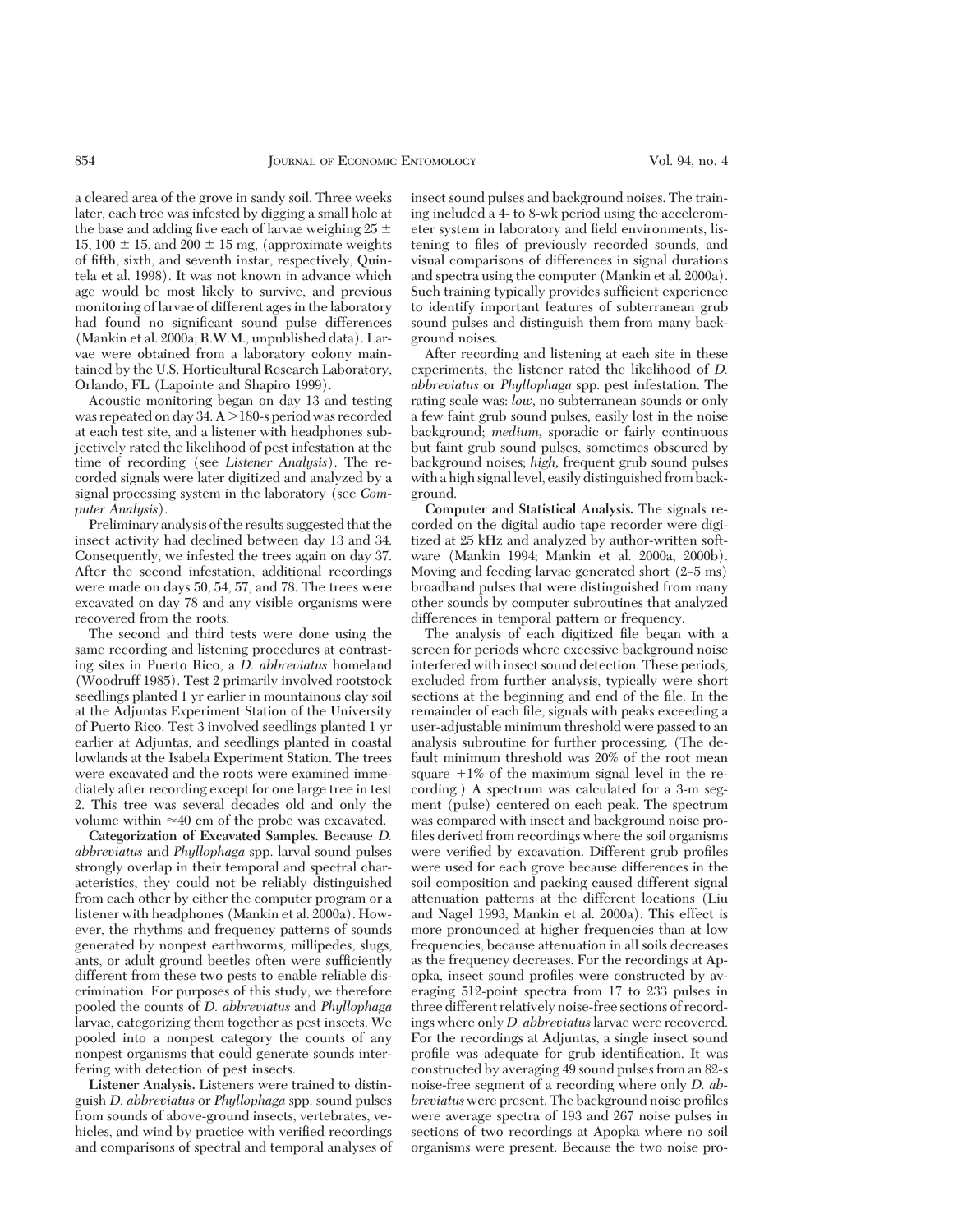files derived from the Apopka site successfully matched most background noises in recordings from all three sites, they were used for all the analyses. At these low frequencies (see above), the differences in the transmission characteristics of the soil at each site affected the spectral patterns less strongly than at the higher frequencies of the grub profiles.

In comparing a pulse with a grub or noise profile, the square of the difference between the pulse and profile spectrum level was calculated at each frequency point between 0.3 and 2 kHz. The squared differences were summed and divided by the total number of differences to obtain the pulse's average deviation from each profile. Each pulse was assigned to the profile with the smallest average deviation and was categorized as a grub pulse if it matched one of the grub sound profiles. However, if any single spectrum level difference exceeded a user-set single-level threshold, orif the smallest average deviation exceeded a user-set average-deviation threshold, the pulse was classified as unspecified noise. The settings for the averagedeviation threshold were determined primarily from previous experience with files from sites where only *D*. *abbreviatus* had been recovered (Mankin et al. 2000a). Specified and unspecified noise pulses were discarded from further analysis. If trains of otherwise valid grub pulses occurred in bursts  $>20$  ms in duration, the signals also were discarded as potential noise. The use of  $>1$  grub sound profile and  $>1$  noise profile increased the overall reliability of comparisons across multiple recordings. Matches to one grub or one noise profile usually predominated in any single recording.

The activity rate was calculated as the number of grub pulses divided by the analysis period for each data file. The file was discarded if  $<60$ -s of the total recording period was usable. Regression analysis for numbers of organisms recovered on grub pulse activity rate was performed using PROC GLM (SAS Institute 1988).

#### **Results and Discussion**

At all three locations, larvae of *D. abbreviatus* and *Phyllophaga* spp. produced short (2–5 ms) grub pulses that were easily distinguished from most nonpest organisms and extraneous background noises. One example of the signals recorded from the Apopka grove is shown in Fig. 1A, and the spectral profiles used by the computer to distinguish grub pulses from background noises are shown in Fig. 1B. The grub pulse activity rates at different recording times at different sites and the numbers of organisms recovered from different sites in the Apopka grove are summarized in Table 1, along with the listener ratings on the day the trees were excavated.

The mean activity rates at Apopka varied considerably by both tree and by test date. A conspicuous decline in the mean activity rates from 24 to 7 grub pulses  $\cdot$  min<sup>-1</sup> occurred between days 13 and 34 (Table 1) which resulted in a second infestation treatment on day 37. One factor that may have contributed to the observed decline was an abnormally high soil temper-



**Fig. 1.** (A) 1.5-s sample oscillogram of sound pulses recorded from a *D. abbreviatus* larva in soil. (B) Examples of three *D. abbreviatus* (solid, dot, and dash lines) and two background noise (dot-dash, and small-dash) spectral profiles used by signal analysis program to classify sounds from Florida sites as grub pulses or noise pulses.

ature during the first weeks after infestation (36 $\rm ^{o}C$  on day 13 and  $34^{\circ}$ C on day 34). Such temperatures are well above optimal larval growth temperatures of 26- $30^{\circ}$ C (Lapointe 2000).

The grub pulse activity rates and the actual infestation levels were higher in test 2 at Adjuntas (Table 2) than at Apopka. Thelistener rated all 10 trees at *high* likelihood of infestation. The mean activity rate for all trees was 24 grub pulses  $\cdot$  min<sup>-1</sup>. The lowest grub pulse activity rates, the lowest listener ratings of the likelihood of pest infestation, and the lowest actual infestation levels occurred in the final test at Isabela and Adjuntas (Table 3) where only five of 20 sites were infested. The computer-rated analysis of grub pulse activity rates is not shown in Table 3 because 20-35 km/h winds confounded analysis of recordings at Isabela.

**Predicted Versus Actual Infestations.** The primary goal of the study was to consider whether computer analyses or the judgment of a listener with headphones could predict infested sites and, if so, whether they could estimate the size or the vigor of the infestation. Reductions in larval activity after a pesticide treatment, for example, might provide a quick estimate of the treatment's efficacy. The results in Tables 1–3 suggest that the system performs well in predicting infestations, and in some cases, it may be possible to use it in a sampling scheme to track average changes in infestation levels in a group of trees over time.

In general, the highest rates of activity on the day of excavation and the highest mean rates of activity were associated with trees where larval pests were recovered. At 25 of 30 sites, the listener ratings correlated correctly with the presence and absence of infestation (i.e., correlating *medium* or *high*with infested, and *low* with uninfested). The activity rates and listener ratings were higher for the Adjuntas (Table 2) than the Apopka site, and correspondingly greater numbers of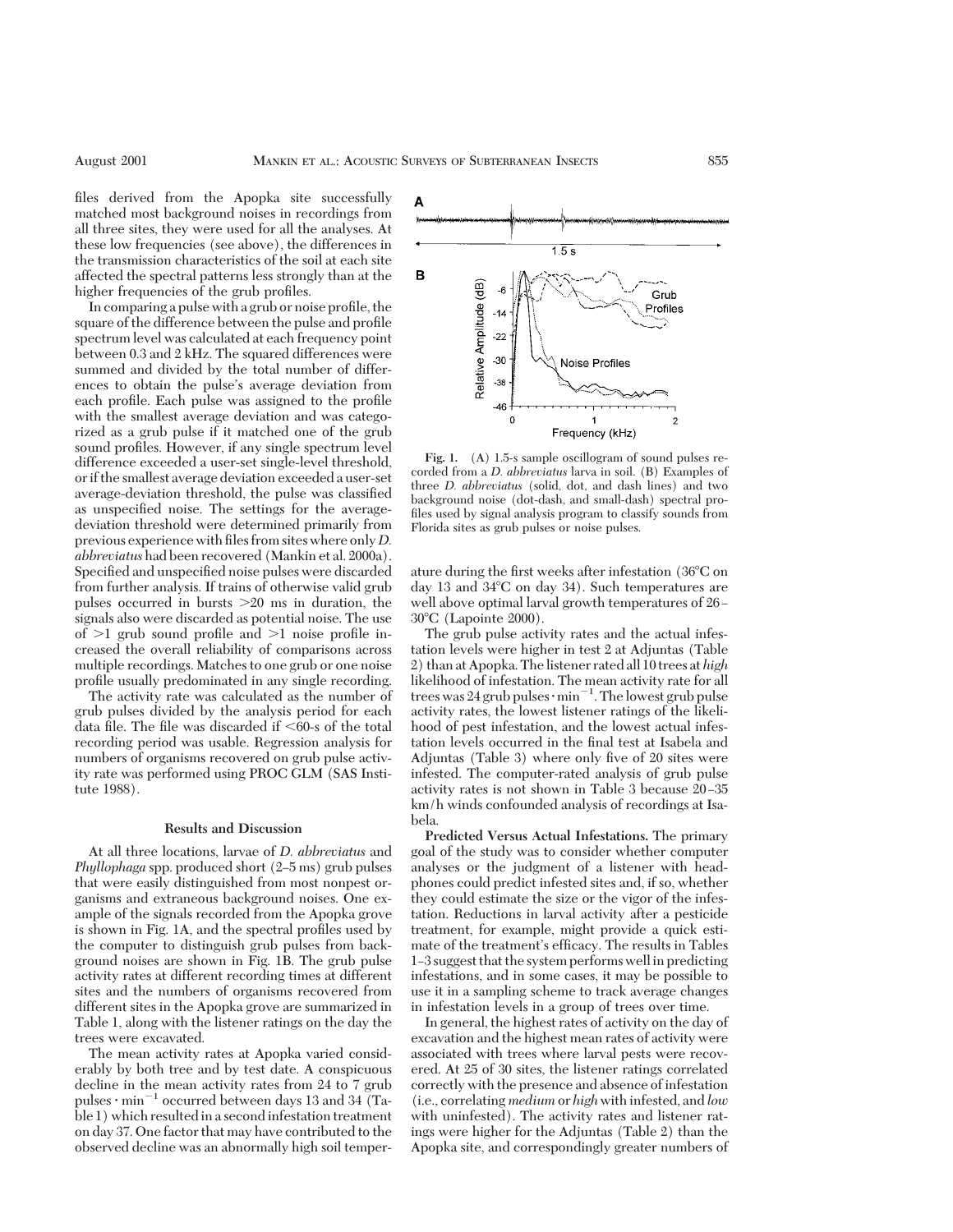| Tree <sup>a</sup><br>no. | Activity rate (grub pulses $\cdot$ min <sup>-1</sup> ) recorded on day after 1st (2nd)<br>larval treatment |                |                |              |                  |                  | Listener-<br>rated        | No. pest<br>$insects^b$ | Mean <sup><math>c</math></sup> grub |
|--------------------------|------------------------------------------------------------------------------------------------------------|----------------|----------------|--------------|------------------|------------------|---------------------------|-------------------------|-------------------------------------|
|                          | 13                                                                                                         | 34             | 50(13)         | 54(17)       | 57(20)           | 78(41)           | infestation<br>likelihood | counted                 | pulses $\cdot$ min <sup>-1</sup>    |
| 11                       |                                                                                                            | $\mathfrak{2}$ | 15             | 151          | 5.0 <sup>e</sup> |                  | Medium                    |                         | 57                                  |
| $\mathfrak{2}$           | 226                                                                                                        | 3              | 25             | 28           | 32               | $30.4^e$         | Medium                    |                         | 29                                  |
| 15                       |                                                                                                            | 8              | 16             | 76           | 15               | 2.1 <sup>e</sup> | Medium                    |                         | 27                                  |
|                          |                                                                                                            | $\mathfrak{2}$ | 81             | 3            | 4                | $12.4^e$         | Medium                    |                         | 25                                  |
| 3                        | 35                                                                                                         |                | 15             | 44           | 37               | 0.3 <sup>e</sup> | Medium                    |                         | 24                                  |
| 5                        | $\overline{2}$                                                                                             |                | 28             | 6            | 15               | $0.5^e$          | High                      |                         | 13                                  |
| 20                       | 12                                                                                                         | $\mathfrak{2}$ | 8              | 9            | 20               | 4.0 <sup>e</sup> | Medium                    |                         | 10                                  |
|                          | 33                                                                                                         | 10             | d              | 25           | 13               | 0.0 <sup>e</sup> | Medium                    |                         | 10                                  |
|                          |                                                                                                            | 16             | 3              | 12           | 22               | 0.0 <sup>e</sup> | Low                       |                         |                                     |
|                          | 33                                                                                                         | 5              | 6              | $\mathbf{0}$ | 19               | $5.2^e$          | Low                       |                         |                                     |
| 16                       | $\Omega$                                                                                                   |                | 11             |              | 12               | 0.7 <sup>e</sup> | Low                       |                         |                                     |
| 10                       | 24                                                                                                         | 48             | $\mathfrak{2}$ |              | 18               | $3.3^e$          | Low                       |                         |                                     |
| 6                        | $-$ <sup>d</sup>                                                                                           | 13             | $\Omega$       | 11           |                  | 0.0 <sup>e</sup> | Medium                    |                         |                                     |
| 9                        | $\overline{d}$                                                                                             |                |                |              | 6                | $1.4^e$          | Low                       |                         |                                     |
| 18                       | 14                                                                                                         | $\mathfrak{2}$ | 3              |              | 6                | $2.2^e$          | Medium                    |                         |                                     |
| 12                       | $\overline{2}$                                                                                             |                | $\mathfrak{2}$ | 8            |                  | 0.0 <sup>e</sup> | Medium                    |                         |                                     |
| 14                       | 17                                                                                                         | $\mathfrak{2}$ | $\mathfrak{2}$ | 2            | 10               | 0.0 <sup>e</sup> | Low                       |                         |                                     |
| 13                       |                                                                                                            |                | 3              | 0            | 3                | $3.2^e$          | Medium                    |                         |                                     |
| 17                       | d                                                                                                          | $\mathfrak{2}$ | $\mathfrak{2}$ | 4            |                  | 2.0 <sup>e</sup> | Low                       |                         |                                     |
| 19                       | $\mathfrak{2}$                                                                                             | 3              | 3              |              |                  | 0.0 <sup>e</sup> | Low                       |                         | $\mathfrak{2}$                      |
| Mean <sup>f</sup>        | 24                                                                                                         |                | 12             | 20           | 13               | 3                |                           |                         |                                     |

**Table 1. Sound pulse activities under citrus trees at Apopka, FL, on different days after two treatments with** *D. abbreviatus larvae* **(day 0 and day 37), compared with the numbers of organisms excavated, and listener rating of pest infestation likelihood**

*<sup>a</sup>* Trees are sorted by descending levels of mean rate for recordings after second treatment.

*b D. abbreviatus* or *Phyllophaga* spp., except one wireworm (Coleoptera: Elateridae) at Tree 10. *c* Mean rate for days 50(13) B 78 (41) after first and second treatment.

 $\ensuremath{\mathnormal{d}}$  20–35 km/h winds confounded computer analysis of these recordings.

*<sup>e</sup>* Activity rates for recordings made just before excavation.

*<sup>f</sup>* Mean rate for all trees on given day.

*D. abbreviatus* or *Phyllophaga* larvae were recovered. At the Adjuntas and Isabela sites (Tables 2–3) the listener ratings also correlated well with the presence and absence of *D. abbreviatus* and *Phyllophaga* larval pests. Except at tree A1 in Table 3, the listener correctly predicted when *D. abbreviatus* was not present at sites where other nonpest organisms (including earthworms, slugs, millipedes, centipedes, a mouse, and a Coquí tree frog) were recovered.

To simplify the use of the acoustic system as a decision-making tool, we considered how the activity

**Table 2. Sound pulse activities under citrus trees at Adjuntas, PR, compared with numbers of organisms excavated from the root systems**

| Tree no.        | Grub pulses $\cdot$ min <sup>-1</sup> | No. $pest^a$<br>organisms<br>counted | No. nonpest <sup><math>b</math></sup><br>organisms<br>counted |
|-----------------|---------------------------------------|--------------------------------------|---------------------------------------------------------------|
| 21              | 31.7                                  | 10                                   |                                                               |
| 27              | 29.3                                  |                                      |                                                               |
| 28              | 28.0                                  |                                      | 2                                                             |
| 22              | 28.0                                  | 8                                    |                                                               |
| 29              | 27.3                                  | 16                                   | 5                                                             |
| 26 <sup>c</sup> | 27.0                                  | 2                                    |                                                               |
| 24              | 25.0                                  |                                      | 3                                                             |
| 25              | 21.7                                  | 12                                   |                                                               |
| 23              | 16.3                                  | 5                                    |                                                               |
| 30              | 2.3                                   |                                      |                                                               |

*a D. abbreviatus,* and *Phyllophaga spp.*<br>*b* Earthworms (Lumbricidae spp.), slugs (Stylommatophora spp.), millipedes (Diplopoda spp.), and centipedes (Chilopoda spp.).

rate might be used to estimate the likelihood that a recording site was infested. We pooled and sorted the results for recordings in Tables 1 and 2 where the roots were examined immediately after testing to derive thresholds for minimum activity rates at infested sites and maximum rates at uninfested sites. All sites with rates  $>0$  grub pulses  $\cdot$  min<sup>-1</sup> (9 trees, numbers 2, 21, 22, and 24-29) had root systems containing *D. abbreviatus* or *Phyllophaga* larvae. Seven of 11 sites with rates  $\leq$  2 grub pulses  $\cdot$  min<sup>-1</sup> had no organisms recovered (numbers  $7-9$ , 14, 16, 17, and 19). This suggested that the recording sites could be rated as having a *high*  $(>20)$ , *medium*  $(\leq 20 \text{ and } >2)$ , or *low*  $(\leq 2 \text{ grub pulses})$  $\cdot$  min<sup>-1</sup>) likelihood of infestation. The resultant ratings (Table 4) corresponded well with the observed infestation levels, as did the subjective ratings of listeners in all three tests. The relationship between computer-rated likelihood and the observed infestation was highly significant ( $\chi^2 = 10.26$ , df = 2, *P* < 0.01), as was the relationship between listener-rated likelihood and the observed infestation ( $\chi^2 = 22.53$ , df = 2,  $P < 0.005$ ). There also was a highly significant correspondence between the computer and the listener ratings, as shown in Table 5, which compares ratings for all 115 recordings in the FL grove ( $\chi^2$  = 26.6, df =  $4, P < 0.005$ .

Some of the differences between the computer and listener ratings undoubtedly are due to the greater capability of an experienced listener to distinguish pest insect larvae from background and nonpest noises. However, the computer ratings correlate bet-

<sup>&</sup>lt;sup>*c*</sup> Due to the large size of the tree only the immediate area around the spike was excavated.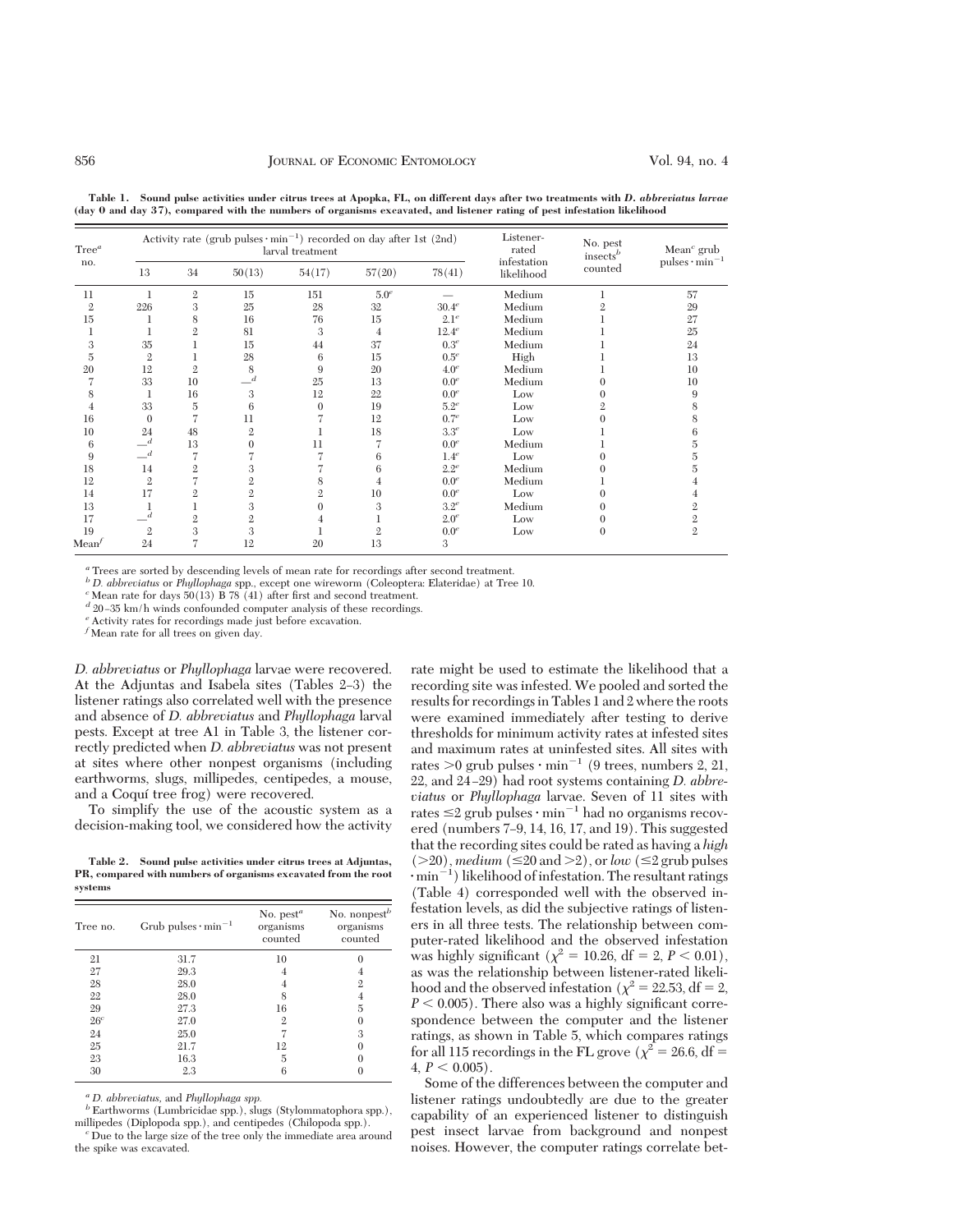**Table 3. Listener-rated infestation likelihoods and numbers of organisms sifted from citrus root systems immediately after recording in test 3 in groves at Isabela (I1-I14) and Adjuntas (A1-A6), PR**

| Tree no.       | Listener-rated<br>infestation<br>likelihood | No. $pest^a$<br>organisms<br>counted | No. nonpest <sup>b</sup><br>organisms<br>counted |
|----------------|---------------------------------------------|--------------------------------------|--------------------------------------------------|
| <b>I3</b>      | Medium                                      | $\mathbf{2}$                         | 4                                                |
| A <sub>4</sub> | Medium                                      | 1                                    | 4                                                |
| <b>I</b> 9     | Low                                         |                                      | 1                                                |
| I <sub>4</sub> | Low                                         | 1                                    | 1                                                |
| $_{\rm II}$    | Low                                         | 1                                    | 0                                                |
| A <sub>1</sub> | Medium                                      | $\Omega$                             | 5                                                |
| Ι7             | Low                                         | $\theta$                             | 6                                                |
| I13            | Low                                         | $\theta$                             | 5                                                |
| A6             | Low                                         | $\theta$                             | $\overline{4}$                                   |
| A <sub>2</sub> | Low                                         | $\theta$                             | 3                                                |
| A <sub>5</sub> | Low                                         | $\theta$                             | 3                                                |
| I2             | Low                                         | $\theta$                             | $\overline{2}$                                   |
| I5             | Low                                         | $\theta$                             | 1                                                |
| I8             | Low                                         | $\theta$                             | 1                                                |
| I12            | Low                                         | $\theta$                             | 1                                                |
| I10            | Low                                         | $\theta$                             | 0                                                |
| I11            | Low                                         | $\theta$                             | $\Omega$                                         |
| I14            | Low                                         | $\theta$                             | $\Omega$                                         |
| A <sub>3</sub> | Low                                         | $\theta$                             | 0                                                |
| I6             | Low                                         | 0                                    | 0                                                |

 $^a$  *D. abbreviatus,* and *Phyllophaga* spp. *b* Earthworms (Lumbricidae spp.), slugs (Stylommatophora spp.), millipedes (Diplopoda spp.), and centipedes (Chilopoda spp.), one mouse (*Mus musculus*) (tree 17), 1 Coqui tree frog (*Eleutherodactylus* spp.) (tree A4).

ter with the listener ratings than with the actual counts of pest larvae ( $\chi^2$  = 26 versus 10), possibly because the larvae do not generate sounds continuously. Both the computer and listener ratings were most reliable when a high rate of activity was detected (9/9 correct predictions of pest infestation in the computer ratings and 11/11 in the listener ratings). They were least reliable when negligible activity was detected (7/11 correct predictions of uninfested trees in the computer ratings and 20/25 correct predictions in the listener ratings), but still better than chance. Preliminary studies with *D. abbreviatus* in the laboratory indicate that larvae are active in  $\approx 70\%$  of 180-s monitoring sessions, with sporadic bouts of inactivity. This suggests that the reliability of an acoustic monitoring plan could be maximized by use of a sequential sampling procedure (e.g., Brewer et al. 1994), increasing the monitoring period when the activity rate is low.

**Prediction of Infestation Level from Sound Activity.** A third goal of the study was to determine whether the numbers of organisms at different recording sites could be predicted from an easily measured characteristic of the recording. We examined the relationship between activity rate and the number of pest organisms using the pooled results for sites where the trees were examined immediately after recording. Regression analysis (SAS Institute 1988) was applied to both the original and logarithmically (base 10) transformed data. The line of best fit  $(Fig. 2)$  was the equation

Log (no. organisms  $+ 1$ ) =

**Table 4. Numbers of uninfested and infested sites rated at different likelihoods of pest infestation by computer analysis and listener judgement in tests 1-3 where site was excavated immediately after recording**

|        | Computer-rated |       | Listener-rated                                                              |       |  |
|--------|----------------|-------|-----------------------------------------------------------------------------|-------|--|
| Rated  | sites          | sites | likelihood No. uninfested No. infested No. uninfested No. infested<br>sites | sites |  |
| Low    |                |       | 20                                                                          | 5     |  |
| Medium |                |       |                                                                             | 10    |  |
| High   |                | 9     |                                                                             |       |  |

Basis of computer-rated likelihood: low, activity rate  $\leq 2$ ; medium,  $20 \leq$  activity rate  $>$  2; high, activity rate  $>$  20 grub pulses  $\cdot$  min<sup>-1</sup>. Basis of listener-rated likelihood, see *Materials and Methods.*

### $A + B Log$  (activity rate + 1), [1]

where  $A = 0.028 \pm 0.08$  standard error (SE) is the intercept, and  $B = 0.57 \pm 0.08$  SE is the slope. A and B have no units, and the activity rate is in units of pulses  $\cdot$  min<sup>-1</sup>. The root mean square error was 0.26 and the coefficient of determination,  $r^2$ , was 0.62.

Though significant, the relationship between the activity rate and the number of organisms present at a recording site was not as strong as the relationship between activity rate and the likelihood of infestation. This may be due partly to the sound-insulating properties of soil. Even when 10-20 insects were associated with the root system, only a few were within  $20-30$  cm of the accelerometer probe. Insects further away are not as likely to be detected because their acoustic signals attenuate rapidly with distance (Mankin et al. 2000a). Consequently, the likelihood of detection is increased if a scout has knowledge of the pest insect behavior and places the probes close to expected sites of activity.

**Potential Applications.** Acoustic monitoring techniques show promise as survey tools for rapid detection of citrus root weevils, white grubs, and other subterranean insect pests in field environments (see also Mankin et al. 2000a). The system in this study can be used in a variety of field environments at least as rapidly as destructive excavation techniques. However, the system needs continued development to meet other urgent needs of soil-insect entomologists, including methods for estimating population numbers and reliable discrimination of pest species from nonpest organisms. For future improvement of population estimates, we are considering the possibility of counting the number of different sound-producinglocations

**Table 5. Comparison between computer ratings and listener ratings of the likelihood of infestation at recording sites on different days in the Apopka, FL, grove**

| Computer- |     | Listener-rated |      |
|-----------|-----|----------------|------|
| rated     | Low | Medium         | High |
| Low       | 25  | 14             |      |
| Medium    | 19  | 34             |      |
| High      |     | 10             |      |

Each site was categorized according to both the computer ratings and the listener ratings listed in Table 4.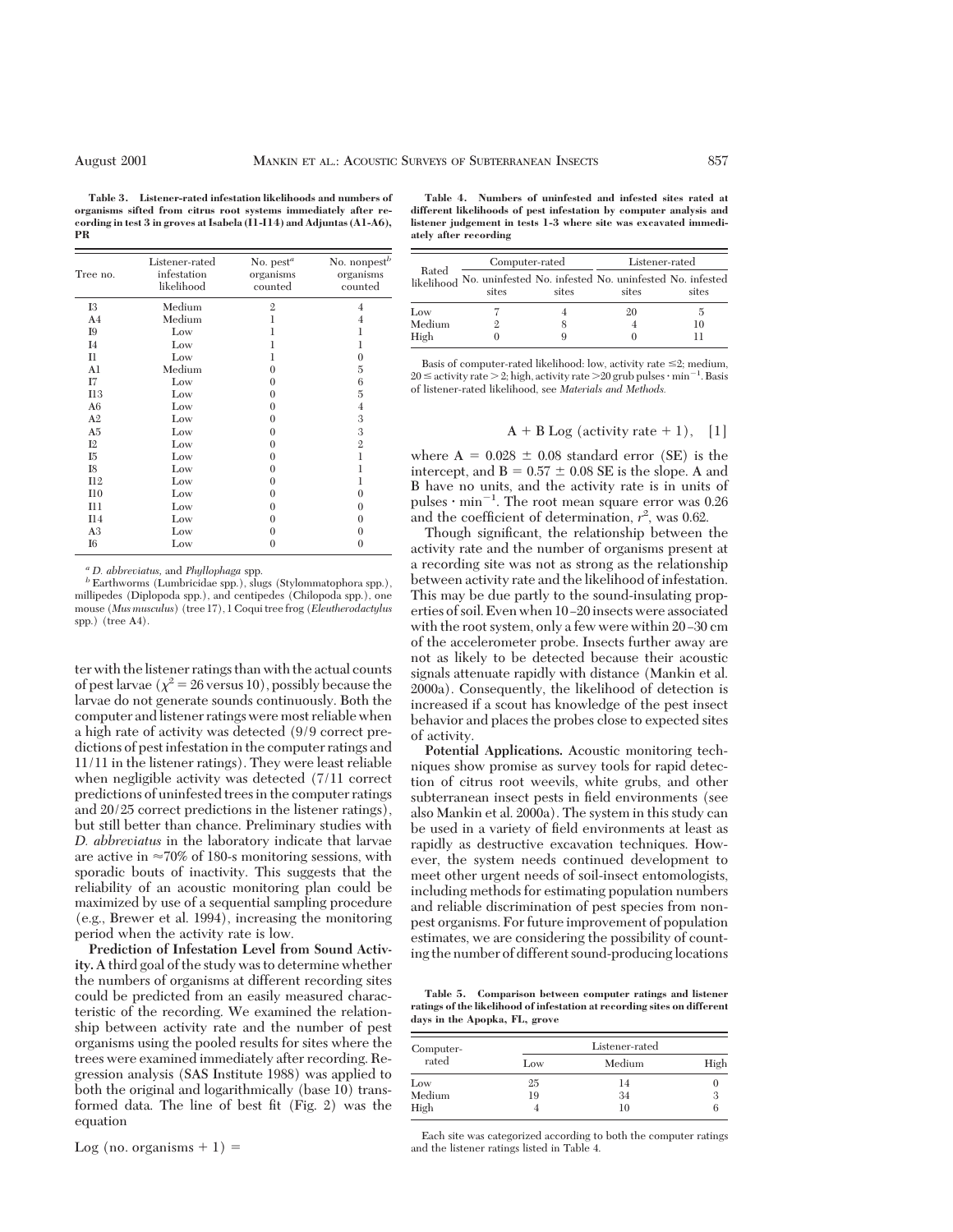

**Fig. 2.** Relationship between the number of pest organisms present in the citrus tree root systems and the rate of grub pulse activity detected.

as has been done successfully with stored-product insects (Shuman et al. 1993, 1997, Mankin et al. 1997, Weaver et al. 1997). Long-term, a preferred solution is to completely automate the identification process, eliminating the need for experienced listeners.

### **Acknowledgments**

We thank Everett Foreman, Eric Kaufmann, and Betty Weaver (Center for Medical, Agricultural, and Veterinary Entomology, Gainesville, FL) for acoustic recording and analysis; Karin Crosby and Hunter Smith (U. S. Horticultural Research Laboratory, Ft. Pierce, FL) for rearing of *D. abbreviatus,* Allen Weathersbee (U.S. Horticultural Research Laboratory, Ft. Pierce, FL) for field assistance and helpful discussions, Edgardo Vargas (University of Puerto Rico, Rio Piedras Experiment Station), and Evelio Hernández (University of Puerto Rico, Adjuntas Experiment Station) for field assistance. Funds for this project were made available from the Citrus Production Research Marketing Order by the Division of Marketing and Development, FL, Department of Agriculture and Consumer Services, Bob Crawford, Commissioner.

## **References Cited**

- **Beavers, J. B., and. A. G. Selhime. 1975.** Biology of*Diaprepes abbreviatus* (Coleoptera: Curculionidae) reared on an artificial diet. Fla. Entomol. 65: 263-269.
- **Brewer, M. J., D. E. Legg, and J. E. Kaltenbach. 1994.** Comparison of three sequential sampling plans using binomial counts to classify insect infestation with respect to decision thresholds. Environ. Entomol. 23: 812-826.
- **Crocker, R. L., L. A. Rodriguez-del-Bosque, W. T. Nailon, Jr., and X. Wei. 1996.** Flight periods of pyrgotids in Texas and egg production by *Pyrgota undata* (Diptera: Pyrgotidae), a parasite of *Phyllophaga* spp. (Coleoptera: Scarabaeidae). Southwest. Entomol. 21: 317-324.
- *Diaprepes* **Task Force. 1995.** Florida Department of Agriculture and Consumer Services. Division of Plant Industry, Bureau of Pest Eradication and Control, Gainesville, FL.
- **Lapointe, S. L. 2000.** Thermal requirements for development of *Diaprepes abbreviatus* (Coleoptera: Curculionidae). Environ. Entomol. 29: 150-156.
- **Lapointe, S. L., and J. P. Shapiro. 1999.** Effect of soil moisture on development of *Diaprepes abbreviatus* (Coleoptera: Curculionidae). Fla. Entomol. 82: 291-299.
- **Liu, C.-H., and S. R. Nagel. 1993.** Sound in a granular material: disorder and nonlinearity. Phys. Rev. B. 48: 15646 – 15650.
- **Mankin, R. W. 1994.** Acoustical detection of *Aedes taeniorhynchus* swarms and emergence exoduses in remote salt marshes. J. Am. Mosq. Control Assoc. 10: 302–308.
- **Mankin, R. W., J. Brandhorst-Hubbard, K. L. Flanders, M. Zhang, R. L. Crocker, S. L. Lapointe, C. W. McCoy, J. R. Fisher, and D. K. Weaver. 2000a.** Eavesdropping on insects hidden in soil and interior structures of plants. J. Econ. Entomol. 93: 1173-1182.
- **Mankin, R. W., E. Petersson, N. D. Epsky, R. R. Heath, and J. Sivinski. 2000b.** . Exposure to male pheromones enhances female response to male calling song in the Caribbean fruit ßy, *Anastrepha suspensa* (Diptera: Tephritidae). Fla. Entomol. 83: 411-421.
- **Mankin, R.W., J. S. Sun,D. Shuman, andD. K.Weaver. 1997.** Shielding against noise interfering with quantitation of insect infestations by acoustic detection systems in grain elevators. Appl. Acoust. 50: 309-324.
- **Quintela, E. D., J. Fan, and C. W. McCoy. 1998.** Development of *Diaprepes abbreviatus* (Coleoptera: Curculionidae) on artificial and citrus root substrates. J. Econ. Entomol. 91: 1173-1179.
- **Rogers, J. S., C. W. McCoy, and J. H. Graham. 1996.** Insect-Plant pathogen interactions: preliminary studies of *Diaprepes* root weevil injuries and Phytophthora infection. Proc Fla. State Hortic. Soc. 109: 57-62.
- SAS Institute. 1988. SAS/STAT user's guide, release 6.03 ed. SAS Institute, Cary, NC.
- **Shuman, D., J. A. Coffelt, K. W. Vick, and R. W. Mankin. 1993.** Quantitative acoustical detection of larvae feeding inside kernels of grain. J. Econ. Entomol. 86: 933-938.
- **Shuman, D., D. K. Weaver, and R. W. Mankin. 1997.** Quantifying larval infestation with an acoustical sensor array and cluster analysis of cross-correlation outputs. Appl. Acoust. 50: 279-296.